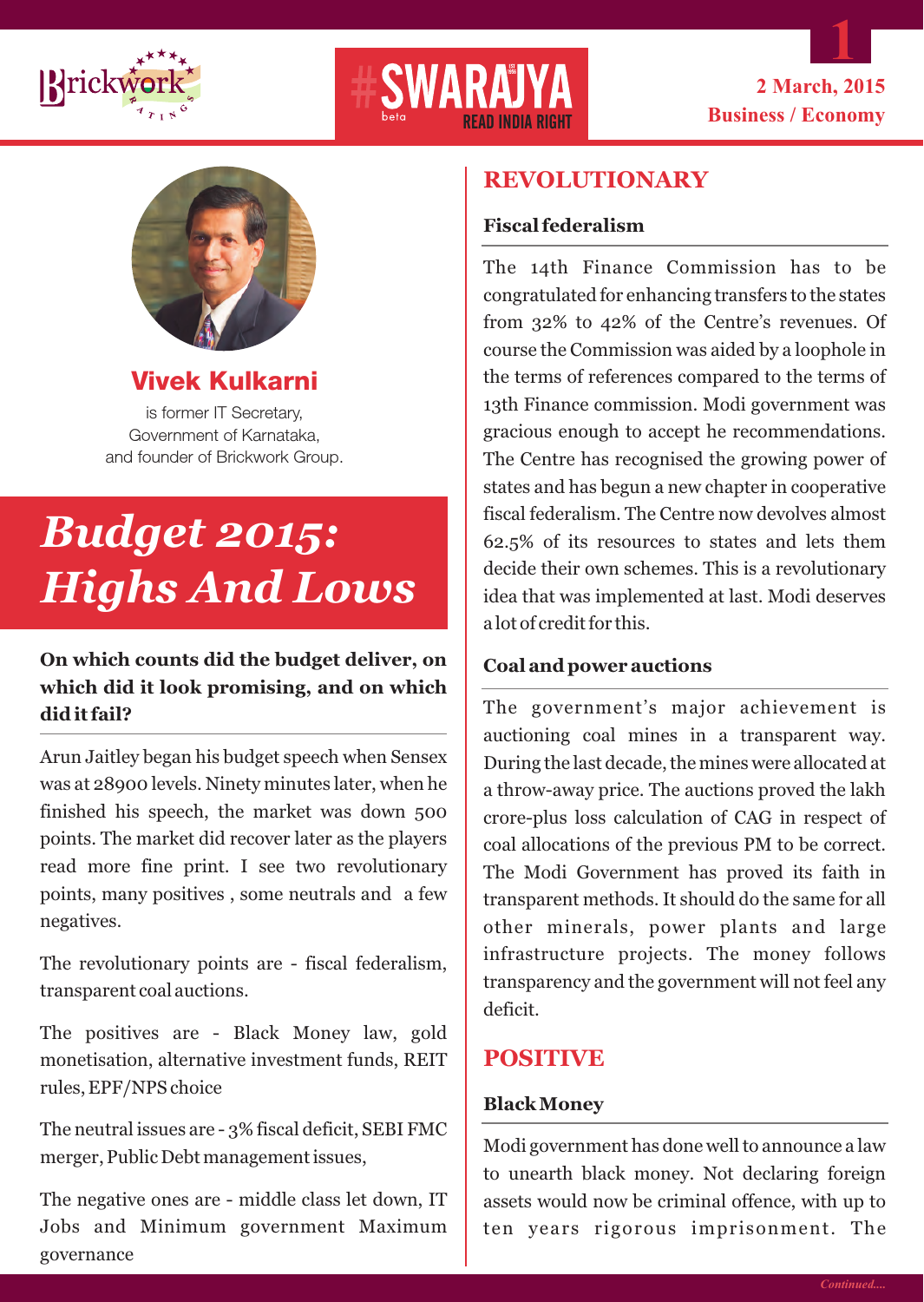



# **2 March, 2015 Business / Economy 2**

implementation can be however tricky and needs careful thought. Income tax was so far never treated in this fashion. Care should be taken to ensure that software professionals who might have foreign bank accounts are not harassed. If not implemented carefully this might lead to undue harassment of small IT assesse and leave out large offenders, while also making tax officials richer.

A provision where FM wants to exercise control by encouraging Rupay debit card transactions seems to be somewhat careless drafting. Jan Dhan account holders struggle to have two square meals a day and thinking about black money in such people is strange.

#### **Gold Monetisation**

The FM has done well to announce gold monetisation to reduce black money and bring out the gold that is not creating any money supply. At the moment the poor have been pledging their gold rings, bangles to get a loan from Mannapuram kind of gold loan NBFCs. The poor man has already started monetising the gold. Most of the middle class have kept it in bank lockers and usually withdraw it for attending marriage functions. Most unaccounted gold belongs to rich and politician types. Whether they will bring this out will depend on how the scheme is structured with appropriate tax amnesties.

#### **REIT Rules**

The FM has offered tax breaks for REIT both at investment and dividend distribution level. As we all know Indian real estate developers with enormous political support keep building lots of apartments and commercial buildings. Bangalore has at present two years of unsold inventory, yet no one brings down the apartment prices. Quite often these projects receive politicians' black money and thus the builder is able to withstand negative inventory build-up. Earlier banks used to bail everyone out, but of late the RBI Governor has made it tough for banks to follow old practices. Thus the real estate developers were in bad shape. They can now parcel their properties as REITs and sell to foreign and domestic investors. Builders have this new life line and the prices will not come down any soon. At the same time real estate activity is expected to pick up with new REIT money.



#### **EPF or NPS?**

The government has done well by offering choices in terms of EPF, NPS as well as ESI. Both EPF and ESI were labour department schemes and were introduced long time ago. Dealing with these agencies is still difficult though the EPF has become much more productive and responsive to subscribers. Offering alternatives makes the public institutions more efficient.

#### **Alternate Investment Funds**

Alternative investment funds will be eligible for pass through exemption on income. This reform will attract more funds from the foreign players. The Government has encouraged REITS and Infrastructure investment trusts by making both contributions and dividends tax free. This is a welcome news for real estate and infra developers.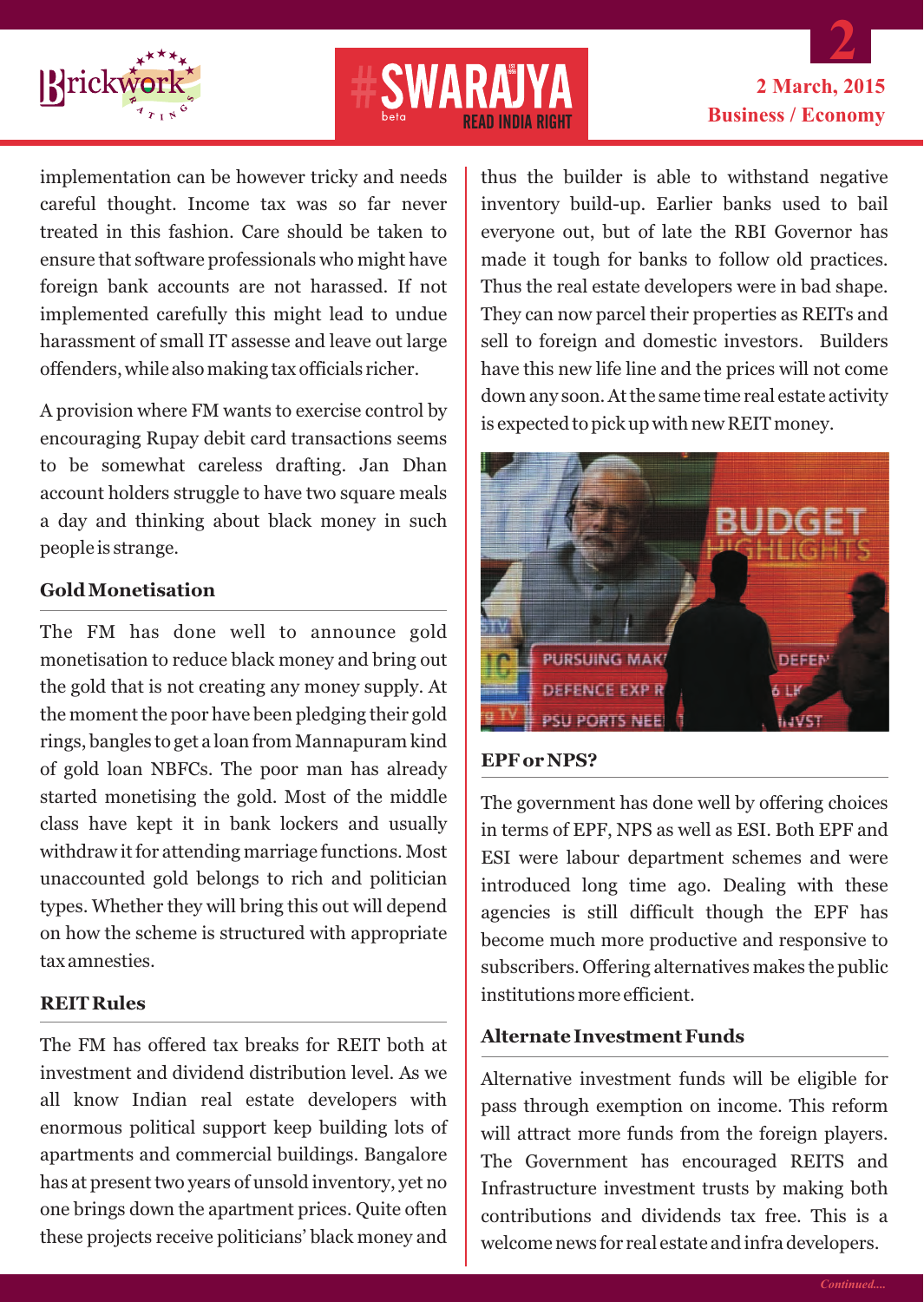



# **NEUTRAL**

#### **3% Fiscal deficit?**

The FM is apologetic about Gross Fiscal Deficit target. He has brought it down to 3.6% this year, by cutting down the government expenditure drastically in the last few months. He would like to bring GFD down to 3% in two years. India's public debt stock is just 45% of GDP compared to the US which is at 88%. The US economy is mature with lot of infrastructure already built and the economy having many low growth firms. India is a young county with lot of growth potential. India lacks infrastructure and needs enormous investment. The 3% GFD target may be appropriate for US and European economies. For growing country like India, the GFD will be much higher. The FM need not be apologetic about GFD and must provide funds for long term projects. He seems to have succumbed to the pressures of international credit rating agencies who don't understand India and usually set fiscal deficit target too low in comparison with developed countries.

#### **Public Debt management office**

The FM plans to set up PDM office in Finance Ministry. The proposal may not make much difference to debt market and PDM is better left with RBI, which is in day-to-day touch with the banks. RBI controls both SLR and CRR and can vary these parameters and manage public debt. Presently the public debt is mostly subscribed by compulsory SLR rules. The RBI can gradually reduce SLR and build a vibrant public debt market dominated by private banks and foreign funds.

#### **FMC and SEBI merger**

FMC and SEBI which were separate have been merged. The merger was not possible when Sharad Pawar was at the helm of Food and Consumer Affairs. Many countries have different regulators for banks and exchanges. Sometimes one regulator is too good and the other one not so good. The banks in the US could be licenced by the OCC, the Federal Reserve as well as the banking department of the states. India being a federation of states, one could try with allowing some regulatory arbitrage, considering that the new government likes federal structure.

#### **Infrastructure**

The Centre has much less fiscal space and the budget has not been clear on how the resources will be realised. The budget allocations are very nominal. They have been made big by counting PSU investments in infrastructure. The IRFC will fund railways projects and the NHB will create housing units. For other sectors, India needs lot more funds and the government must be the first mover in such risky projects. Lot of reform in PPP is needed, but not spelt out.

#### **NEGATIVE**

#### **Middle class let down?**

The FM looked at Mallikarjun Kharge, the Congress leader and said that the MNREGA – the rural employment schemes — outlays have not been reduced. Special schemes for Minorities in the form of 'Nai Manzil' was introduced. But the tax exempt income for middle class was not increased. Usually every middle class person would like the FM to increase the tax exempt income. This time people were expecting it to go up form Rs 2.5 lakhs to Rs 3 Lakhs. The FM has not done that and instead he has introduced many new tax deductions totalling up to Rs 4.3 lakhs. That does not make any difference to a person who does not earn even Rs 2.5 lakh per year. In spite of Delhi